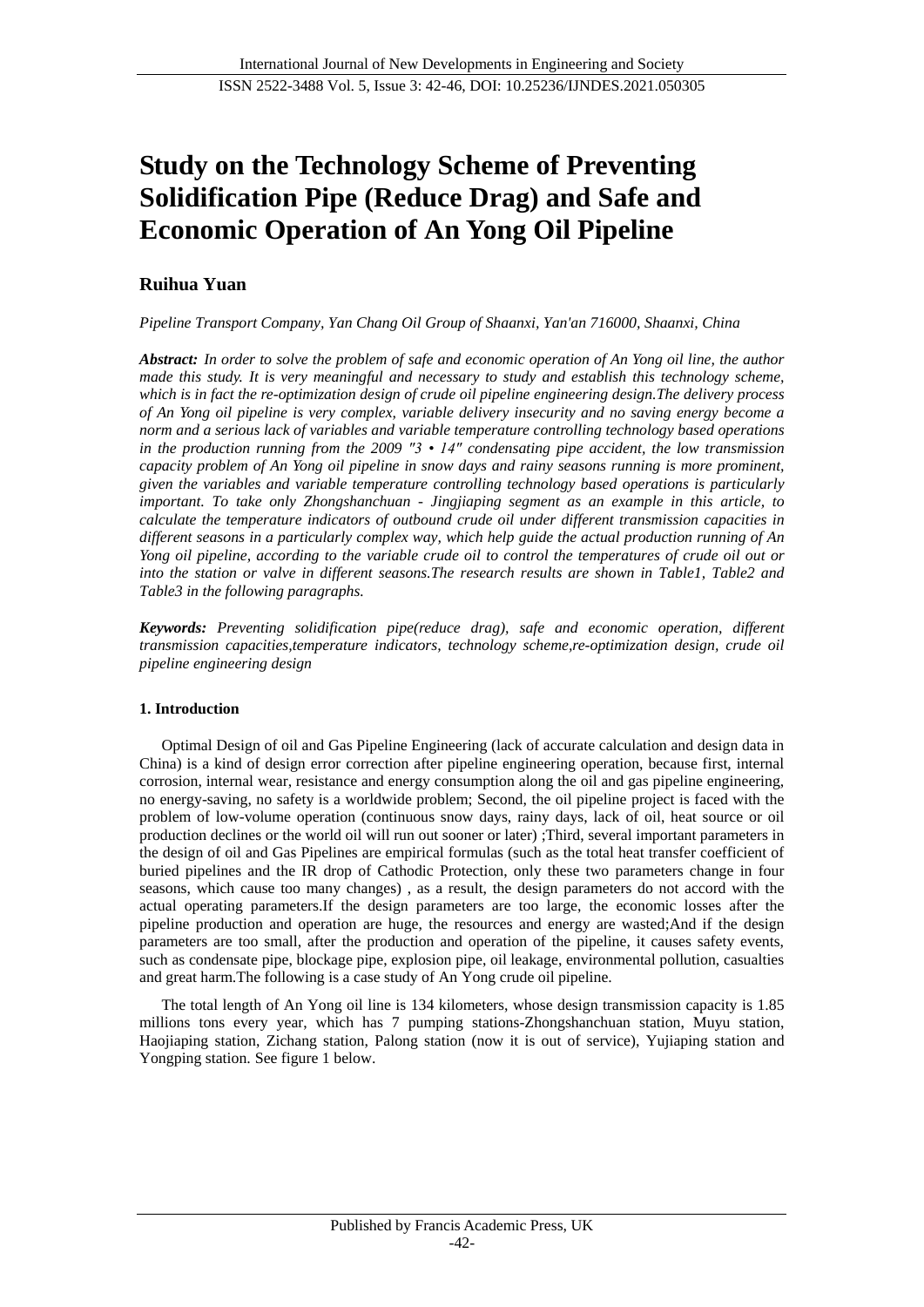

*Figure 1 Structure diagram of An Yong oil line*

#### **2. Research and establishment of the technology scheme**

#### *2.1 Existing problems of An Yong oil line.*

(1) An Yong oil line is a low perennial transmission capacity running, around 1.4 million tons of the actual annual output capacity;

(2) The operating pressure of each running station of An Yong oil line occur to influence each other, pump pressure fluctuates high or low, not running smoothly;

(3) An Yong oil pipeline has no temperature controlling indicators of crude oil going through the station, the valve and so on;

(4) Transmission capacity of An Yong oil pipeline has been volatile,insufficient amount of its each station crude oil months ago, at the end of months more adequate;

(5) Operators only relying on experience are monitoring, controlling operating crude oil temperature indicators of An Yong oil pipeline;

(6) The annual outbound temperature of each oil pumping station of An Yong oil pipeline changes little, it is mainly considered to safetly operate and is ignored to Economically operate;

(7) The shutdown time of safe and economic operation of An Yong oil pipeline is more difficult to calculate, because the transmission capacity and crude oil temperature are instability,which changes in many factors.

#### *2.2 The temperature indicators of outbound crude oil of preventing solidification pipe and safely and economically operating under different transmission capacities in different seasons.*

Research ideas and methods of the paper is based on researching,testing and collecting a lot of data of An Yong oil pipeline running,to select the stability array of transmission capacity, outbound temperature, entering station (through the valve) temperature from a large array,according to these relative stable array to anti-calculate overall heat transfer coefficient of each pipe segment of An Yong oil pipeline,again according to the anti-calculated overall heat transfer coefficient of each pipe segment of An Yong oil pipeline to approximately calculate the temperature indicators of crude oil going out of station,entering station and going through valve of each pipe segment of An Yong oil pipeline safely and economically operating under different transmission capacities in different reasons,and to make appropriate amendments to its deviation.In this paper, take Zhongshanchuan crude oil pumping as only an example of process calculation, its specific calculation results in Table 1, Table 2 and Table 3.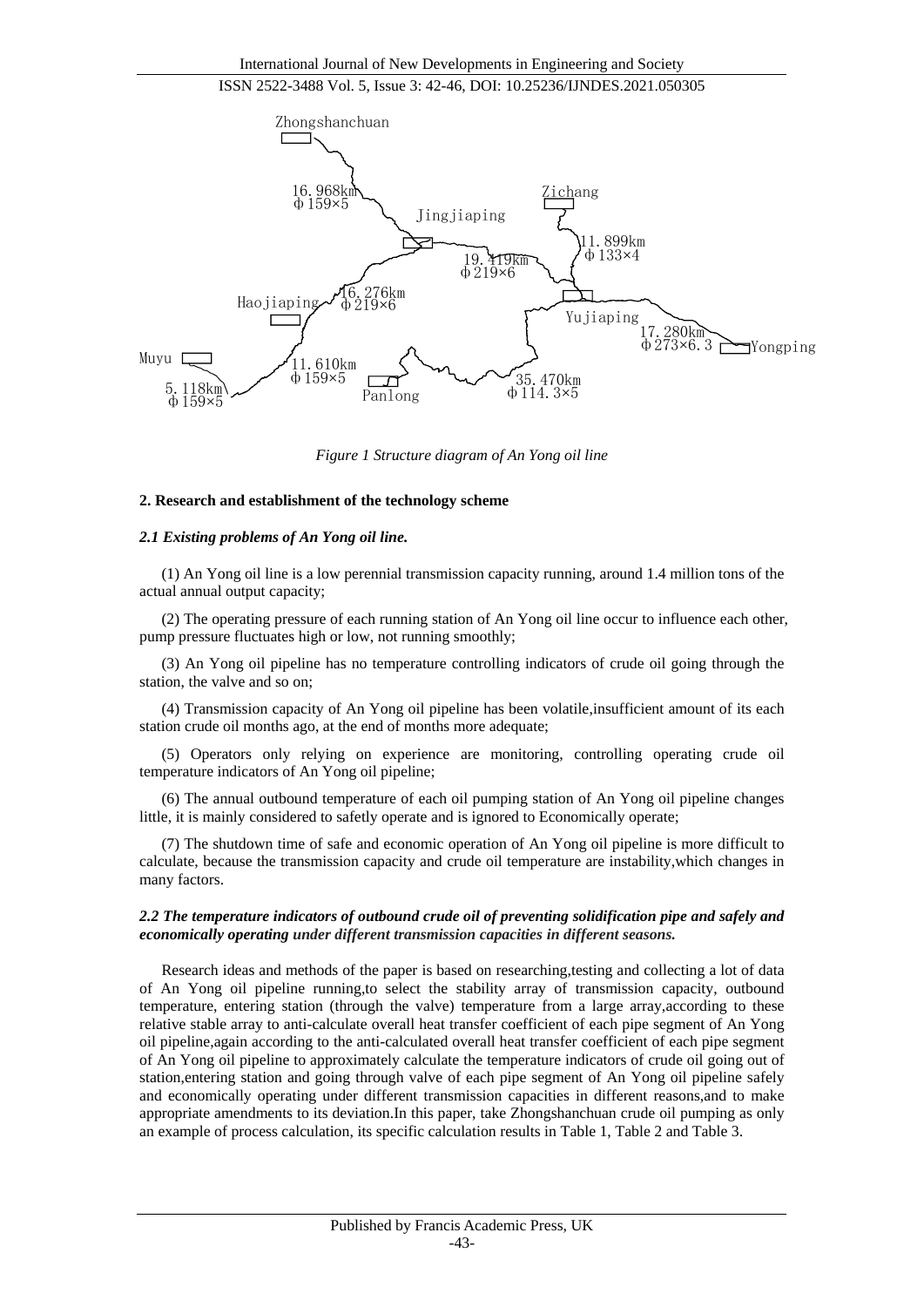| Station (valve<br>chamber) name | Transmission<br>capacity<br>T/h | Crude oil<br>density<br>g/cm3 | Pipeline<br>outside<br>diameter<br>mm | Pour point<br>crude oil<br>$\rm ^{\circ}C$ | Temperature passing<br>by Jing jiaping<br>inserted transmission<br>station °C | Crude oil outbound<br>temperature<br>$\rm ^{\circ}C$ |
|---------------------------------|---------------------------------|-------------------------------|---------------------------------------|--------------------------------------------|-------------------------------------------------------------------------------|------------------------------------------------------|
|                                 | 24                              | 0.8498                        | 159                                   | $20 - 26$                                  | $42 \leq$                                                                     | $65.09 + 2$                                          |
|                                 | 25                              | 0.8498                        | 159                                   | $20 - 26$                                  | $42 \leq$                                                                     | $63.96 + 2$                                          |
|                                 | 26                              | 0.8498                        | 159                                   | $20 - 26$                                  | $42 \leq$                                                                     | $62.91 + 2$                                          |
|                                 | 27                              | 0.8498                        | 159                                   | $20 - 26$                                  | $42 \leq$                                                                     | $61.94 + 2$                                          |
|                                 | 28                              | 0.8498                        | 159                                   | $20 - 26$                                  | $42 \leq$                                                                     | $61.09 + 2$                                          |
|                                 | 29                              | 0.8498                        | 159                                   | $20 - 26$                                  | $42 \leq$                                                                     | $60.25 + 2$                                          |
|                                 | 30                              | 0.8498                        | 159                                   | $20 - 26$                                  | $42 \leq$                                                                     | $59.54 + 2$                                          |
|                                 | 31                              | 0.8498                        | 159                                   | $20 - 26$                                  | $42 \leq$                                                                     | $58.83 + 2$                                          |
|                                 | 32                              | 0.8498                        | 159                                   | $20 - 26$                                  | $42 \leq$                                                                     | $58.25 + 2$                                          |
|                                 | 33                              | 0.8498                        | 159                                   | $20 - 26$                                  | $42 \leq$                                                                     | $57.66 \pm 2$                                        |
|                                 | 34                              | 0.8498                        | 159                                   | $20 - 26$                                  | $42 \leq$                                                                     | $57.09 \pm 2$                                        |
| Zhongshanchuan                  | 35                              | 0.8498                        | 159                                   | $20 - 26$                                  | $42 \leq$                                                                     | $56.62 + 2$                                          |
| crude oil<br>pumping station    | 36                              | 0.8498                        | 159                                   | $20 - 26$                                  | $42 \leq$                                                                     | $56.11 \pm 2$                                        |
|                                 | 37                              | 0.8498                        | 159                                   | $20 - 26$                                  | $42 \leq$                                                                     | $55.70 + 2$                                          |
|                                 | 38                              | 0.8498                        | 159                                   | $20 - 26$                                  | $42 \leq$                                                                     | $55.25 + 2$                                          |
|                                 | 39                              | 0.8498                        | 159                                   | $20 - 26$                                  | $42 \leq$                                                                     | $54.84 + 2$                                          |
|                                 | 40                              | 0.8498                        | 159                                   | $20 - 26$                                  | $42 \leq$                                                                     | $54.50 + 2$                                          |
|                                 | 41                              | 0.8498                        | 159                                   | $20 - 26$                                  | $42 \leq$                                                                     | $54.15 + 2$                                          |
|                                 | 42                              | 0.8498                        | 159                                   | $20 - 26$                                  | $42 \leq$                                                                     | $53.81 + 2$                                          |
|                                 | 43                              | 0.8498                        | 159                                   | $20 - 26$                                  | $42 \leq$                                                                     | $53.52 + 2$                                          |
|                                 | 44                              | 0.8498                        | 159                                   | $20 - 26$                                  | $42 \leq$                                                                     | $53.23 + 2$                                          |
|                                 | 45                              | 0.8498                        | 159                                   | $20 - 26$                                  | $42 \leq$                                                                     | $52.94 + 2$                                          |

*Table 1 The temperature indicators of outbound crude oil of preventing solidification pipe and safely and economically operating under different transmission capacities in the winter*

*Table 2 The temperature indicators of outbound crude oil of preventing solidification pipe and safely and economically operating under different transmission capacities in the summer*

| Station (valve<br>chamber) name | Transmission<br>capacity<br>T/h | Crude<br>oil<br>density<br>g/cm3 | Pipeline<br>outside<br>diameter<br>mm | Pour point<br>crude oil<br>$\rm ^{\circ}C$ | Temperature passing<br>by Jing jiaping<br>inserted transmission<br>station °C | Crude oil outbound<br>temperature<br>$\rm ^{\circ}C$ |
|---------------------------------|---------------------------------|----------------------------------|---------------------------------------|--------------------------------------------|-------------------------------------------------------------------------------|------------------------------------------------------|
| Zhongshanchuan<br>crude oil     | 24                              | 0.8498                           | 159                                   | $20 - 26$                                  | $42 \leq$                                                                     | $56.26 + 1$                                          |
|                                 | 25                              | 0.8498                           | 159                                   | $20 - 26$                                  | $42 \leq$                                                                     | $55.56 + 1$                                          |
|                                 | 26                              | 0.8498                           | 159                                   | $20 - 26$                                  | $42 \leq$                                                                     | $54.96 \pm 1$                                        |
|                                 | 27                              | 0.8498                           | 159                                   | $20 - 26$                                  | $42 \leq$                                                                     | $54.36 + 1$                                          |
|                                 | 28                              | 0.8498                           | 159                                   | $20 - 26$                                  | $42 \leq$                                                                     | $53.86 \pm 1$                                        |
|                                 | 29                              | 0.8498                           | 159                                   | $20 - 26$                                  | $42 \leq$                                                                     | $53.35 \pm 1$                                        |
|                                 | 30                              | 0.8498                           | 159                                   | $20 - 26$                                  | $42 \leq$                                                                     | $52.93 + 1$                                          |
|                                 | 31                              | 0.8498                           | 159                                   | $20 - 26$                                  | $42 \leq$                                                                     | $52.52 + 1$                                          |
|                                 | 32                              | 0.8498                           | 159                                   | $20 - 26$                                  | $42 \leq$                                                                     | $52.11 \pm 1$                                        |
|                                 | 33                              | 0.8498                           | 159                                   | $20 - 26$                                  | $42 \leq$                                                                     | $51.78 + 1$                                          |
|                                 | 34                              | 0.8498                           | 159                                   | $20 - 26$                                  | $42 \leq$                                                                     | $51.45 \pm 1$                                        |
| pumping station                 | 35                              | 0.8498                           | 159                                   | $20 - 26$                                  | $42 \leq$                                                                     | $51.12 + 1$                                          |
|                                 | 36                              | 0.8498                           | 159                                   | $20 - 26$                                  | $42 \leq$                                                                     | $50.83 \pm 1$                                        |
|                                 | 37                              | 0.8498                           | 159                                   | $20 - 26$                                  | $42 \leq$                                                                     | $50.55 \pm 1$                                        |
|                                 | 38                              | 0.8498                           | 159                                   | $20 - 26$                                  | $42 \leq$                                                                     | $50.30 \pm 1$                                        |
|                                 | 39                              | 0.8498                           | 159                                   | $20 - 26$                                  | $42 \leq$                                                                     | $50.05 \pm 1$                                        |
|                                 | 40                              | 0.8498                           | 159                                   | $20 - 26$                                  | $42 \leq$                                                                     | $49.84 + 1$                                          |
|                                 | 41                              | 0.8498                           | 159                                   | $20 - 26$                                  | $42 \leq$                                                                     | $49.60 \pm 1$                                        |
|                                 | 42                              | 0.8498                           | 159                                   | $20 - 26$                                  | $42 \leq$                                                                     | $49.43 + 1$                                          |
|                                 | 43                              | 0.8498                           | 159                                   | $20 - 26$                                  | $42 \leq$                                                                     | $49.22 \pm 1$                                        |
|                                 | 44                              | 0.8498                           | 159                                   | $20 - 26$                                  | $42 \leq$                                                                     | $49.02 + 1$                                          |
|                                 | 45                              | 0.8498                           | 159                                   | $20 - 26$                                  | $42 \leq$                                                                     | $48.86 \pm 1$                                        |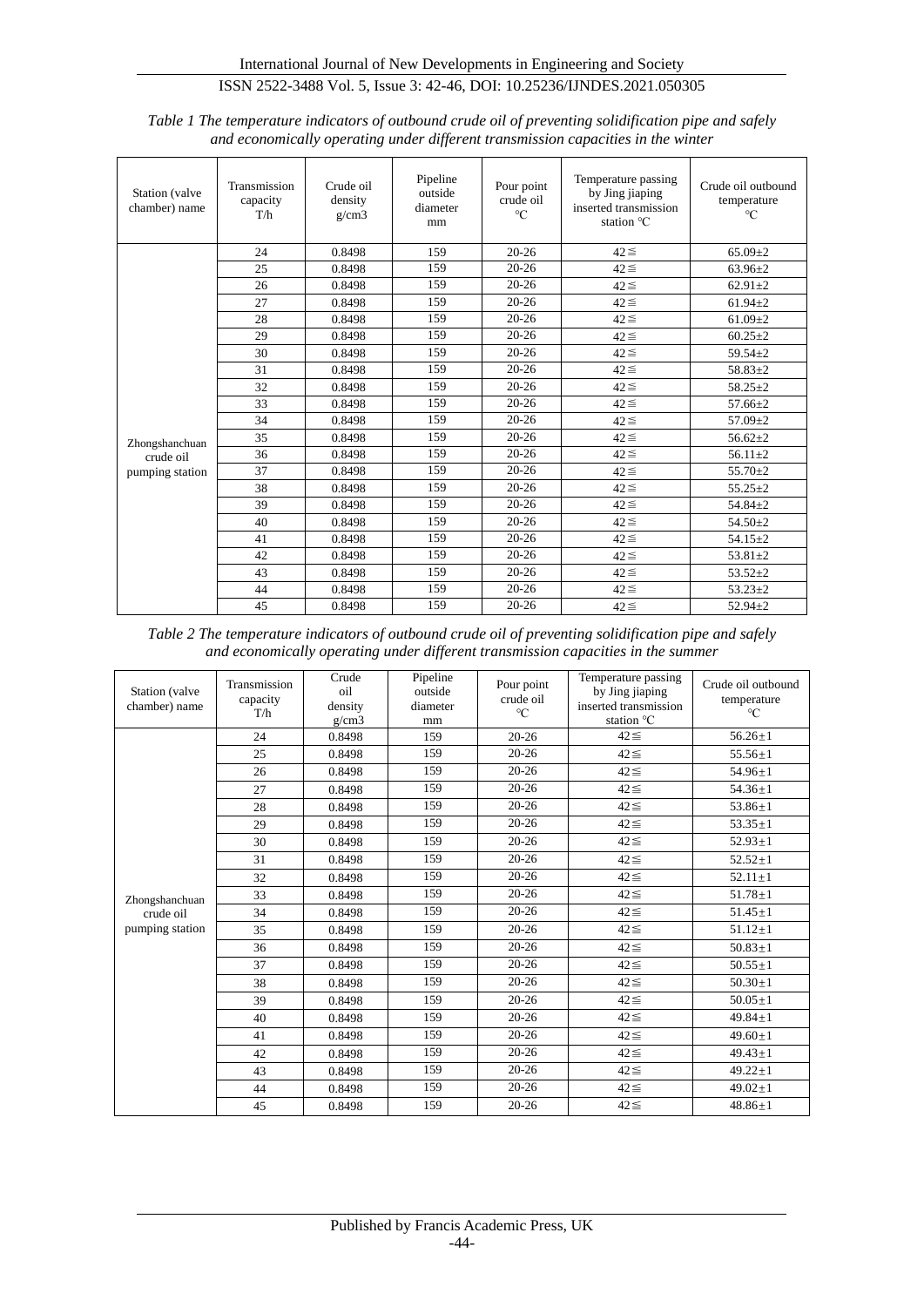| Station (valve<br>chamber) name                | Transmission<br>capacity<br>T/h | Crude oil<br>density<br>g/cm3 | Pipeline<br>outside<br>diameter<br>mm | Pour point<br>crude oil<br>$\rm ^{\circ}C$ | Temperature passing<br>by Jing jiaping<br>inserted transmission<br>station<br>$\rm ^{\circ}C$ | Crude oil outbound<br>temperature<br>$\rm ^{\circ}C$ |
|------------------------------------------------|---------------------------------|-------------------------------|---------------------------------------|--------------------------------------------|-----------------------------------------------------------------------------------------------|------------------------------------------------------|
| zhongshanchuan<br>crude oil<br>pumping station | 24                              | 0.8498                        | 159                                   | $20 - 26$                                  | $42 \leq$                                                                                     | $60.44 \pm 1.5$                                      |
|                                                | 25                              | 0.8498                        | 159                                   | $20 - 26$                                  | $42 \leq$                                                                                     | $59.49 + 1.5$                                        |
|                                                | 26                              | 0.8498                        | 159                                   | $20 - 26$                                  | $42 \leq$                                                                                     | $58.70 + 1.5$                                        |
|                                                | 27                              | 0.8498                        | 159                                   | $20 - 26$                                  | $42 \leq$                                                                                     | $57.93 + 1.5$                                        |
|                                                | 28                              | 0.8498                        | 159                                   | $20 - 26$                                  | $42 \leq$                                                                                     | $57.26 \pm 1.5$                                      |
|                                                | 29                              | 0.8498                        | 159                                   | $20 - 26$                                  | $42 \leq$                                                                                     | $56.61 \pm 1.5$                                      |
|                                                | 30                              | 0.8498                        | 159                                   | $20 - 26$                                  | $42 \leq$                                                                                     | $56.05 \pm 1.5$                                      |
|                                                | 31                              | 0.8498                        | 159                                   | $20 - 26$                                  | $42 \leq$                                                                                     | $55.50 \pm 1.5$                                      |
|                                                | 32                              | 0.8498                        | 159                                   | $20 - 26$                                  | $42 \leq$                                                                                     | $55.00 + 1.5$                                        |
|                                                | 33                              | 0.8498                        | 159                                   | $20 - 26$                                  | $42 \leq$                                                                                     | $54.56 \pm 1.5$                                      |
|                                                | 34                              | 0.8498                        | 159                                   | $20 - 26$                                  | $42 \leq$                                                                                     | $54.11 \pm 1.5$                                      |
|                                                | 35                              | 0.8498                        | 159                                   | $20 - 26$                                  | $42 \leq$                                                                                     | $53.72 \pm 1.5$                                      |
|                                                | 36                              | 0.8498                        | 159                                   | $20 - 26$                                  | $42 \leq$                                                                                     | $53.33 \pm 1.5$                                      |
|                                                | 37                              | 0.8498                        | 159                                   | $20 - 26$                                  | $42 \leq$                                                                                     | $52.98 \pm 1.5$                                      |
|                                                | 38                              | 0.8498                        | 159                                   | $20 - 26$                                  | $42 \leq$                                                                                     | $52.64 \pm 1.5$                                      |
|                                                | 39                              | 0.8498                        | 159                                   | $20 - 26$                                  | $42 \leq$                                                                                     | $52.34 \pm 1.5$                                      |
|                                                | 40                              | 0.8498                        | 159                                   | $20 - 26$                                  | $42 \leq$                                                                                     | $52.04 + 1.5$                                        |
|                                                | 41                              | 0.8498                        | 159                                   | $20 - 26$                                  | $42 \leq$                                                                                     | $51.75 \pm 1.5$                                      |
|                                                | 42                              | 0.8498                        | 159                                   | $20 - 26$                                  | $42 \leq$                                                                                     | $51.50 \pm 1.5$                                      |
|                                                | 43                              | 0.8498                        | 159                                   | $20 - 26$                                  | $42 \leq$                                                                                     | $51.25 \pm 1.5$                                      |
|                                                | 44                              | 0.8498                        | 159                                   | $20 - 26$                                  | $42 \leq$                                                                                     | $51.01 \pm 1.5$                                      |
|                                                | 45                              | 0.8498                        | 159                                   | $20 - 26$                                  | $42 \leq$                                                                                     | $50.76 + 1.5$                                        |

*Table 3 The temperature indicators of outbound crude oil of preventing solidification pipe and safely and economically operating under different transmission capacities in the spring and fall*

## **3. Conclusions drawn from the analysis of the tabular data above**

(1) Table 1, Table 2 and Table 3 show that the outbound temperature of Zhongshanchuan station crude oil changes with flow under different transmission capacities in different seasons, when the crude oil flow of Zhongshanchuan increase,its crude oil outbound temperature should decrease.

(2) Table 1, Table 2 and Table 3 show that the Correction factors of crude oil outbound temperature of Zhongshanchuan crude oil pumping station are not the same under different transmission capacities in different seasons: the correction value of outbound winter temperature is approximately  $\pm 2^{\circ}C$ , because temperature is also changing in the winter every day and every night; the correction value of outbound summer temperature is approximately ±1℃, because temperature is also changing in the summer every day and every night; the correction value of outbound spring and fall temperature is approximately ±1.5℃, because temperature is also changing in the spring and fall every day and every night.

(3) Table 1, Table 2 and Table 3 show that the crude oil outbound temperature of Zhongshanchuan crude oil pumping station under different transmission capacities in different seasons can be more precisely controlled than before,which will ensure Zhongshanchuan-Jingjiaping pipeline safely and economically operate, and which will avoid staff just by experience in the past to controll defects and deficiencies of outbound crude oil temperature,for example, if the temperature of outbound crude oil is too high it will result in significant loss of heat, if the temperature of outbound crude oil is too low it will cause downstream condensate pipe.

(4) Table 1, Table 2 and Table 3 can be used as the operating technical index of Zhongshanchuan-Jingjiaping pipeline safely and economically operating.Any operator or on-duty personnel can operate strictly according to the technical indexex of Table 1, Table 2 and Table 3 so that they can ensure Zhongshanchuan-Jingjiaping pipeline safely and economically operate under different throughput and in different seasons.